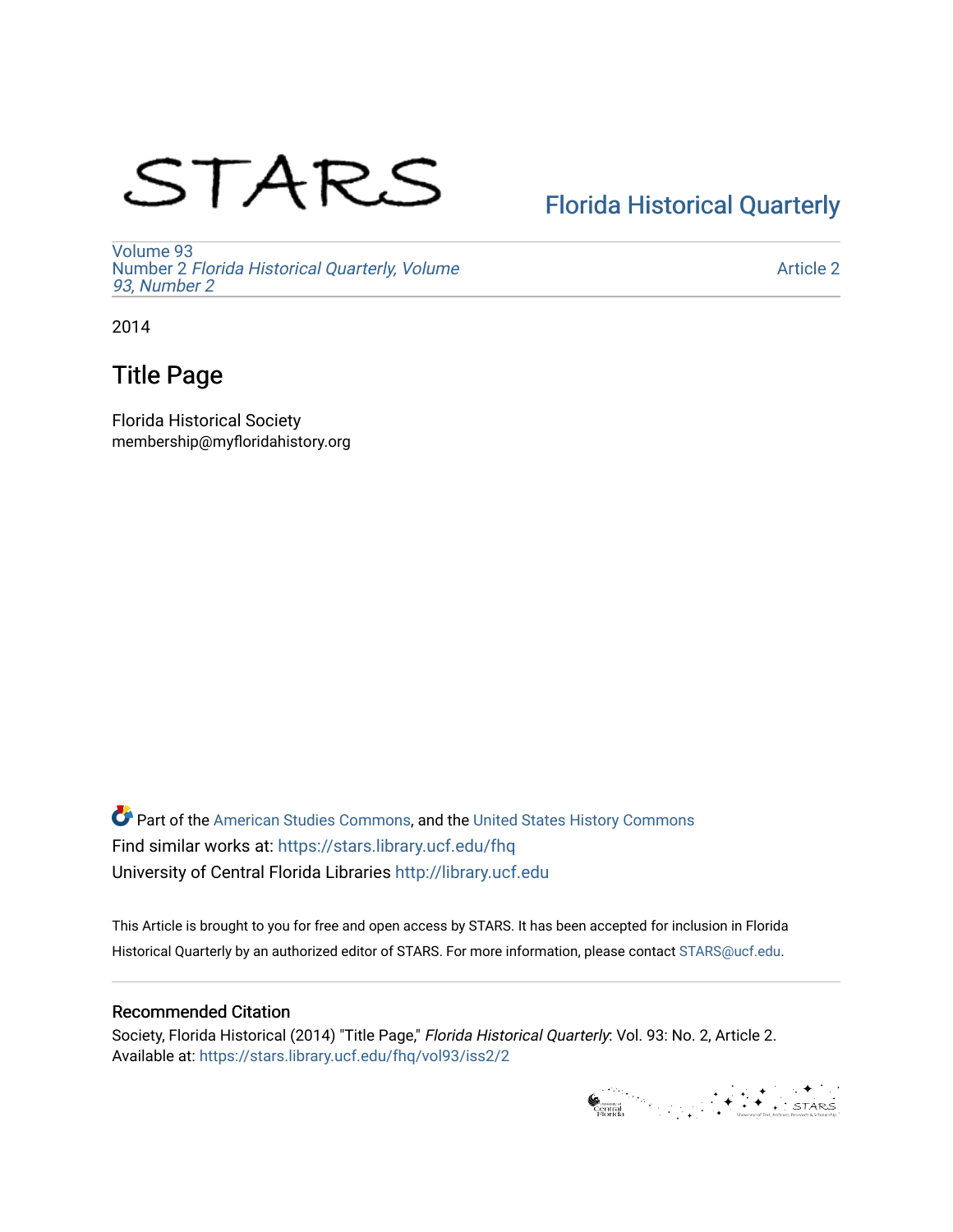Society: Title Page

RECEIVED UCF LIBRAR\

DEC 24 2014

## THE FLORIDA **HISTORICAL QUARTERLY**

PUBLISHED BY THE FLORIDA HISTORICAL SOCIETY



VOLUME 93 FALL 2014 NUMBER 2

Published by STARS, 2014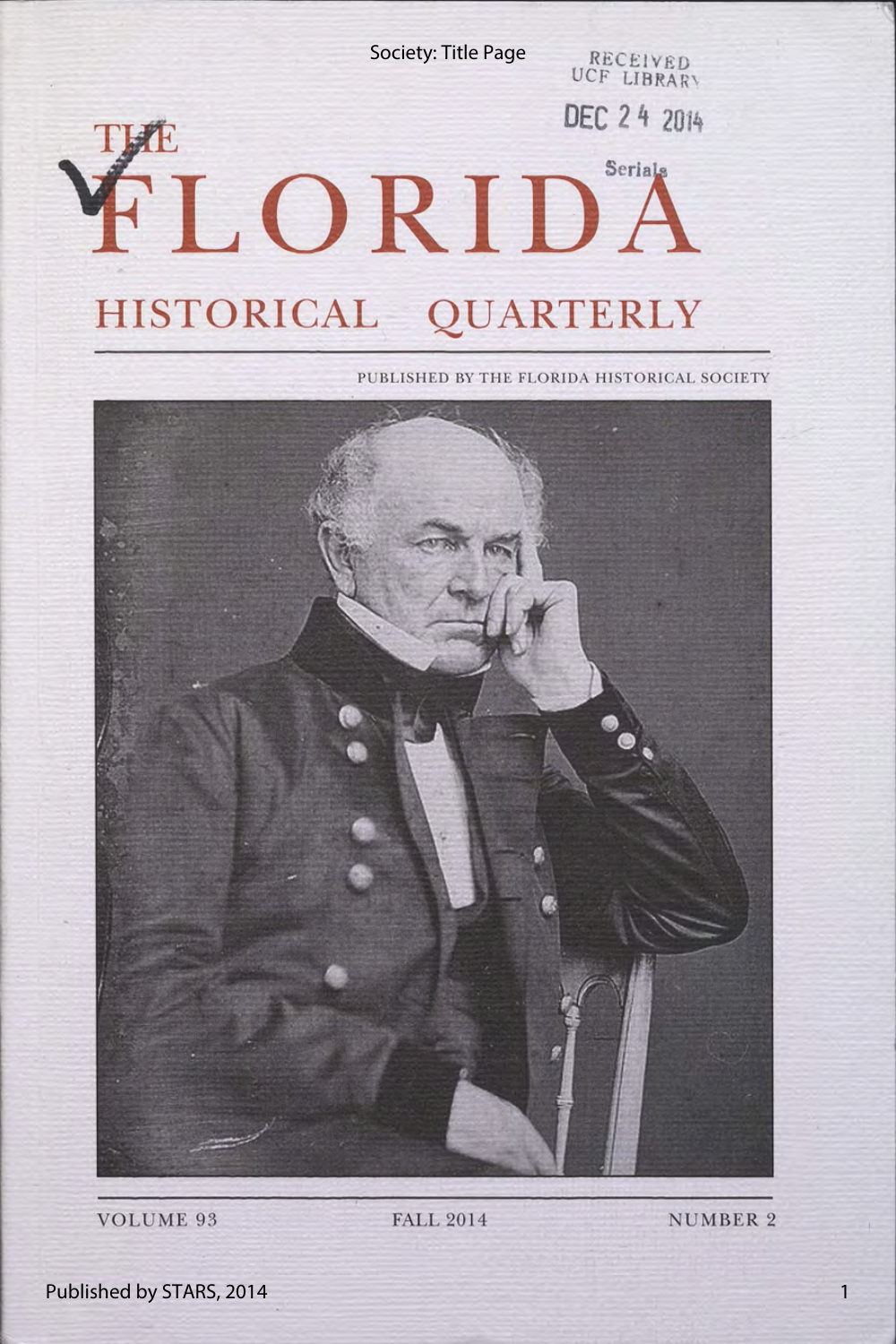## *The Florida Historical Quarterly*

Published by the Florida Historical Society

Connie L. Lester, *Editor*  Daniel S. Murphree, *Assistant Editor* and *Book Review Editor*  Robert Cassanello, *Podcast Editor*  Scot French, *Digdal Editor* 

#### Sponsored by the University of Central Florida

*Board of Editors* 

Jack Davis, University of Florida James M. Denham, Florida Southern College Andrew Frank, Florida State University Elna C. Green, Sanjose State University Steven Noll, University of Florida Raymond A. Mohl, University of Alabama, Birmingham Paul Ortiz, University of Florida Brian Rucker, Pensacola State College John David Smith, University of North Carolina, Charlotte Melanie Shell-Weiss, Grand Valley University Brent Weisman, University of South Florida Irvin D.S. Winsboro, Florida Gulf Coast University

The *Florida Historical Quarterly* (ISSN 0015-4113) is published quarterly by the Florida Historical Society, 435 Brevard Avenue, Cocoa, FL 32922 in cooperation with the Department of History, University of Central Florida, Orlando. Printed by The Sheridan Press, Hanover, PA. Periodicals postage paid at Cocoa, FL and additional mailing offices. POSTMASTER: Send address changes to the Florida Historical Society, 435 Brevard Ave., Cocoa, FL 32922.

Subscription accompanies membership in the Society. Annual membership is \$50; student membership (with proof of status) is \$30; family membership in \$75; library and institution membership is \$75; a contributing membership is \$200 and higher; and a corporate membership is \$500 and higher. Correspondence relating to membership and subscriptions, as well as orders for back copies of the *Quarterly,*  should be addressed to Dr. Ben D. Brotemarkle, Executive Director, Florida Historical Society, 435 Brevard Ave., Cocoa, FL 32922; (321) 690-1971; email: (Ben. Brotemarkle@myfloridahistory.org.)

Correspondence concerning contributions, books for review, and all editorial matters should be addressed to Editor, *Florida Historical Quarterly,* Dept. of History, CNH 551, Univ. of Central Florida, Orlando, FL 32816-1350; ( 407) 823-0261; fax: (407) 823-3184; email: (Connie.Lester@ucf.edu.) Manuscripts should be submitted online as an MS Word document. Guidelines for preparing manuscripts are available in the End Notes and at  $\langle \hat{h} t p \rangle / \hbar \langle \hat{h} s \rangle$  and  $\langle \hat{h} q \rangle$  submissions. php.) The *Quarterly* is a member of the Conference of Historical Journals. The Florida Historical Society and the editor of the *Florida Historical Quarterly* disclaim responsibility for statements whether of fact or opinion made by contributors.

2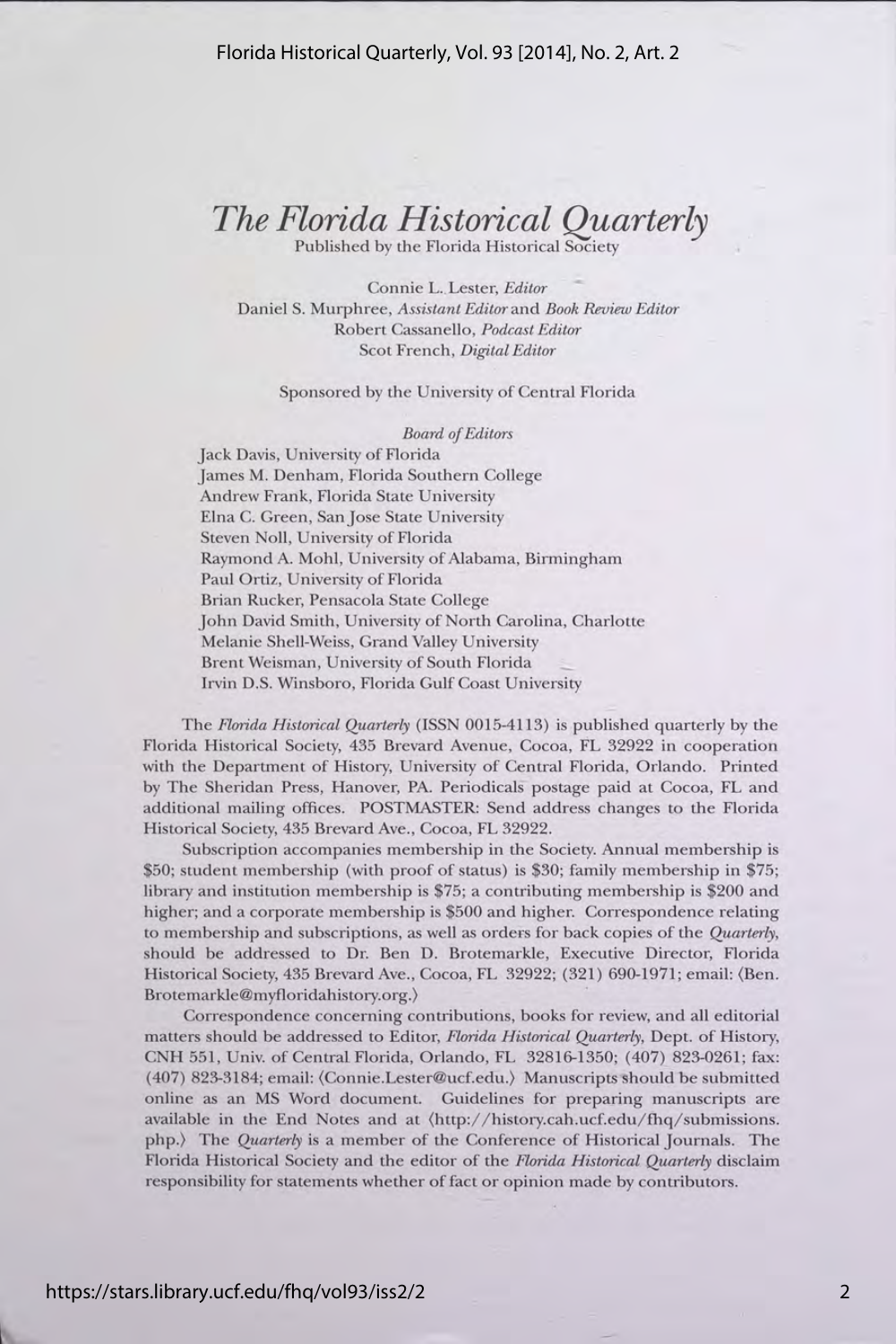|                                                                                                                                                                              | RECEIVED<br>UCF LIBRARY |
|------------------------------------------------------------------------------------------------------------------------------------------------------------------------------|-------------------------|
| THE                                                                                                                                                                          | DEC 2 4 2014            |
| FLORIDA                                                                                                                                                                      | FS412014                |
| HISTORICAL QUARTERLY Vol. 93, No. 2                                                                                                                                          |                         |
| <b>New Systems, Established Traditions:</b><br><b>Governor James Grant's Indian Diplomacy and</b><br>the Evolution of British Colonial Policy, 1760-1771<br>by James L. Hill | 133                     |
| "Wishing that Right May Prevail":<br><b>Ethan Allen Hitchock and the Florida War</b><br>by C.S. Monaco                                                                       | 167                     |
| Time to Grow Up: The Rise and Fall of Spring<br><b>Break in Fort Lauderdale</b><br>by James Schiltz                                                                          | 195                     |
| "A Few Crazy Ladies": How Women Broke Down<br><b>Barriers and Created a Place for Female Martial</b><br>Artists in Florida, 1974-1983                                        |                         |
| by Christopher David Thrasher                                                                                                                                                | 226                     |
| <b>Book Reviews</b>                                                                                                                                                          | 249                     |
| <b>End Notes</b>                                                                                                                                                             | 276                     |

Cover Illustration: Portrait of Ethan Allen Hitchcock taken between 1851 and 1860. Image courtesy of the Library of Congress, Washington, D.C.

Copyright 2014 by the Florida Historical Society, Cocoa, Fla.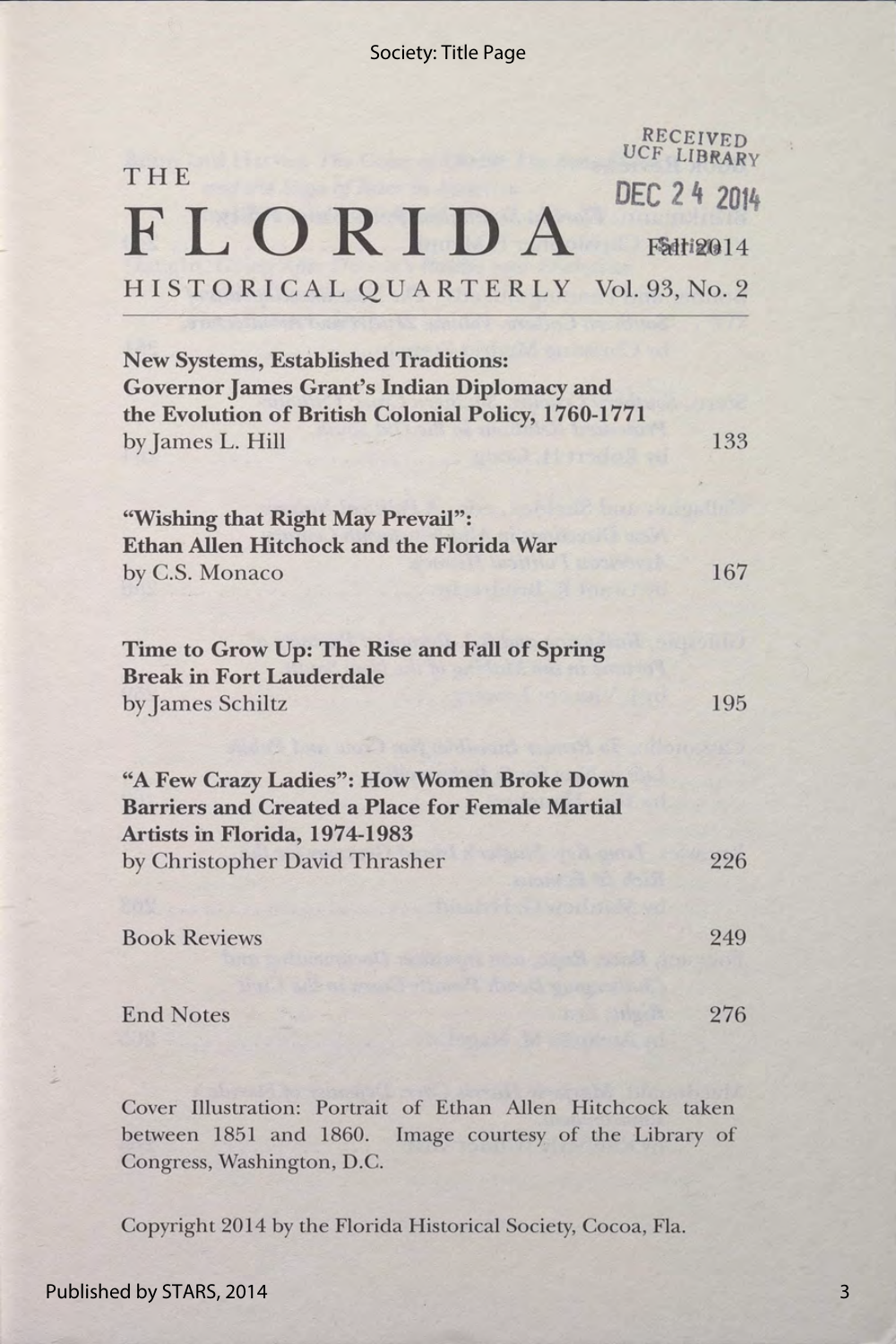### Book Reviews

| Brinkmann, Florida Sinkholes: Science and Policy.                                                          |              |
|------------------------------------------------------------------------------------------------------------|--------------|
| by Christopher F. Meindl                                                                                   | 249          |
| Bonner and Pennington, eds., The New Encyclopedia of<br>Southern Culture. Volume 21: Art and Architecture. |              |
| by Christine Madrid French 251                                                                             |              |
| Stern, Southern Crucifix, Southern Cross: Catholic-                                                        |              |
| Protestant Relations in the Old South.                                                                     |              |
|                                                                                                            | . 254        |
| Gallagher and Shelden, eds., A Political Nation:                                                           |              |
| <b>New Directions in Mid-Nineteenth-Century</b>                                                            |              |
| <b>American Political History.</b>                                                                         |              |
|                                                                                                            |              |
| Gillespie, Katharine and R.J. Reynolds: Partners of                                                        |              |
| Fortune in the Making of the New South.                                                                    |              |
| by J. Vincent Lowery                                                                                       | 259          |
| Cassanello, To Render Invisible: Jim Crow and Public                                                       |              |
| Life in New South Jacksonville.                                                                            |              |
| by Tom Hanchett.                                                                                           | $\ldots$ 262 |
| Knowles, Long Key: Flagler's Island Getaway for the                                                        |              |
| Rich & Famous.                                                                                             |              |
|                                                                                                            |              |
| Foerster, Race, Rape, and Injustice: Documenting and                                                       |              |
| <b>Challenging Death Penalty Cases in the Civil</b>                                                        |              |
| Rights Era.                                                                                                |              |
|                                                                                                            |              |
| Macdonald, Marjorie Harris Carr: Defender of Florida's                                                     |              |
| Environment.                                                                                               |              |
| by Kimberly Wilmot Voss<br>. 268                                                                           |              |